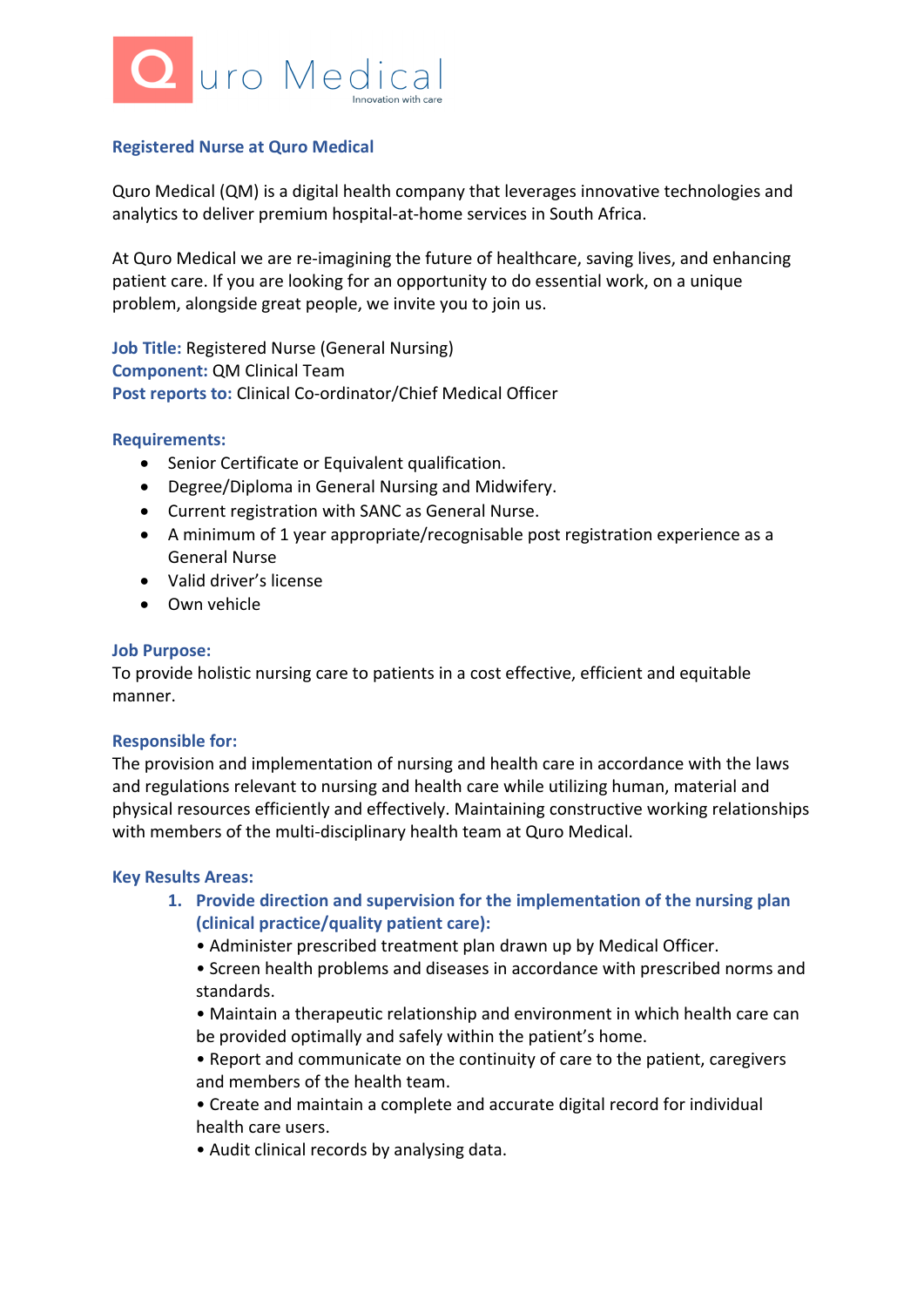• Participate in health promotion and illness prevention initiatives and contribute to their evaluation.

• Demonstrate and understand traditional healing practices within the health care user's belief system.

- **2. Implement standards, practices, criteria and indicators for quality nursing (quality of practice):**
	- Maintain a plan to improve the quality of clinical care.
	- Participate in the auditing of quality of health care.

• Assist in the development of nursing and improvement of standards of care through research.

• Create an environment and learning opportunities that foster professional growth and improvement in health care.

• Actively engage in the education and training of colleagues with regards to the health care system.

• Perform or carry out interventions ranging from personal care with active involvement of patients and other members of the team.

• Develop and document interventions and progress of patients to facilitate continuity of care.

• Participate in the formulation and review of clinical interventions through comprehensive and on-going assessment.

• Identify health indicators and risk factors and conduct client satisfaction surveys.

# **3. Practice nursing and health care in accordance with the laws and regulations relevant to nursing and health care:**

• Maintain a professional and ethical practice as well as an enabling environment for ethical practice.

- Protect and advocate for the rights of patients regarding health care.
- Implement patient care standards, policies and procedures.
- Compliance and adherence to the relevant acts/prescripts applicable within the nursing environment.
- Contribute to the education and professional development of self.

• Apply the principles of nursing care in service rendering, for the maintenance of professional excellence.

• Implement nursing care management activities according to the Standards of Practice and Scope of Practice and act upon breaching of laws relating to nursing practice and professional code of conduct and practice standards.

• Implement quality improvement plan, the Nursing Act and Regulations, the Code of Ethics and Professional Practice of the South African Nursing Council. • Implement procedures that maintain effective infection control and occupational and safety measures in accordance with Occupational Health & Safety legislation.

**4. Maintain a constructive working relationship with nursing and other stakeholders:**